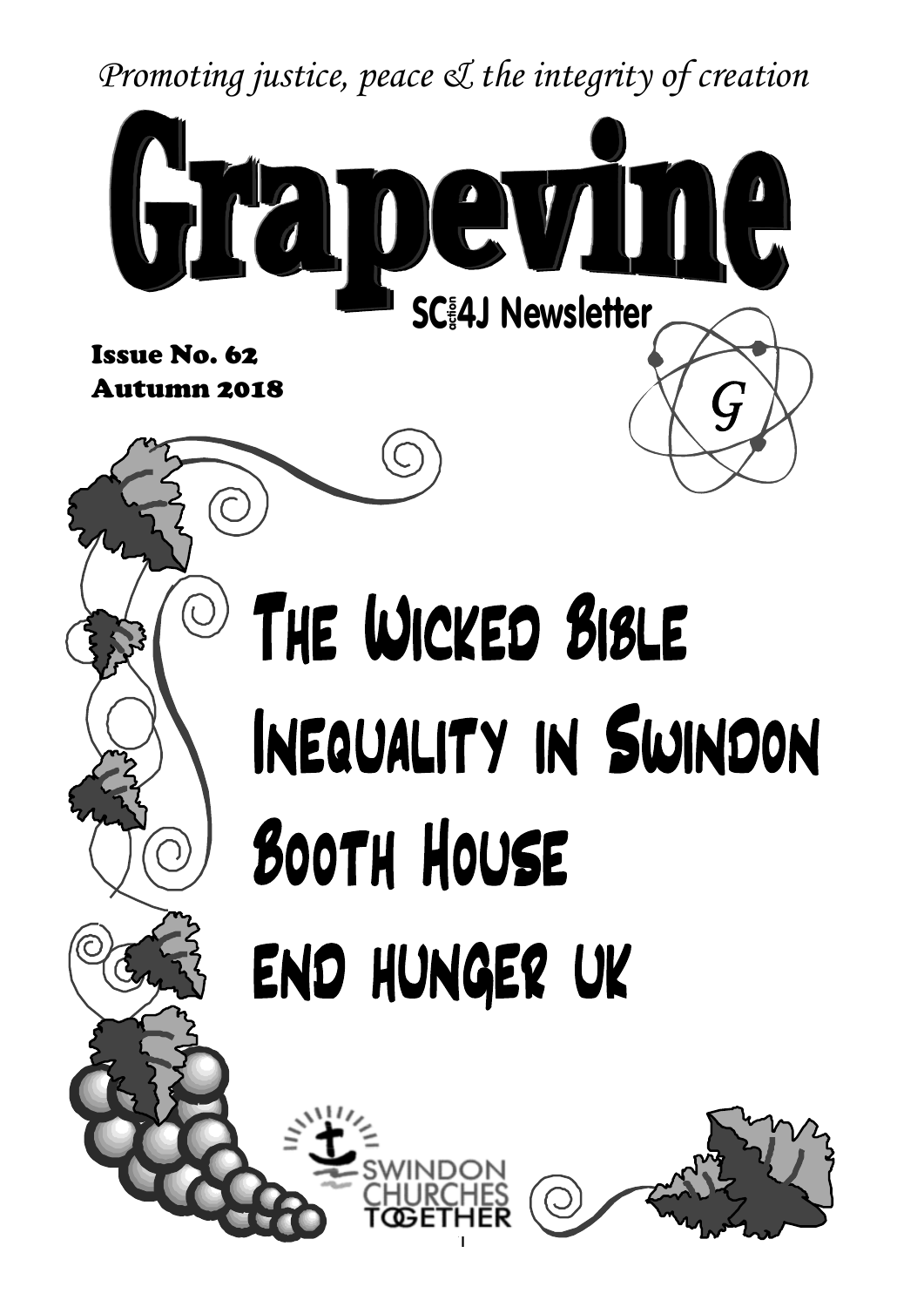#### **Letter from the Editor**

Welcome to issue 62 of Grapevine, bringing you writing on a variety of subjects relating to social and economic justice.

We open with an article on The 'Wicked Bible'! The author challenges us to think carefully about how we use Scripture. Connected with a theme of this article is the famous poem engraved on the Statue of Liberty.

I am grateful to have received accounts of two organisations offering valuable services to the people of Swindon. The Service Manager of Booth House describes projects that support people experiencing homelessness and loss of self esteem. The Training and Development Support Officer of Citizens Advice tells us what this organisation offers, and appeals for more volunteers.

If you have heard of The Spirit Level by Wilkinson and Pickett, you will be interested in the review of their new book, The Inner Level, which shows how living in a very unequal society impacts on individuals. After a look at a campaign of Hunger UK, we end with an extract from the Archbishop of Canterbury's recent address to the TUC.

It is good to know that Grapevine is still valued and thank you for donations

received.<br>In this issue

*Elspeth Wollen*

|                                           | Page |
|-------------------------------------------|------|
| The Wicked Bible                          | 3    |
| <b>Booth House</b>                        | 6    |
| Volunteering with Citizens Advice Swindon |      |
| Help reduce inequality in Swindon         | 8    |
| End Hunger UK                             | 9    |
| Let justice flow down like a river        |      |
|                                           |      |
|                                           |      |
|                                           |      |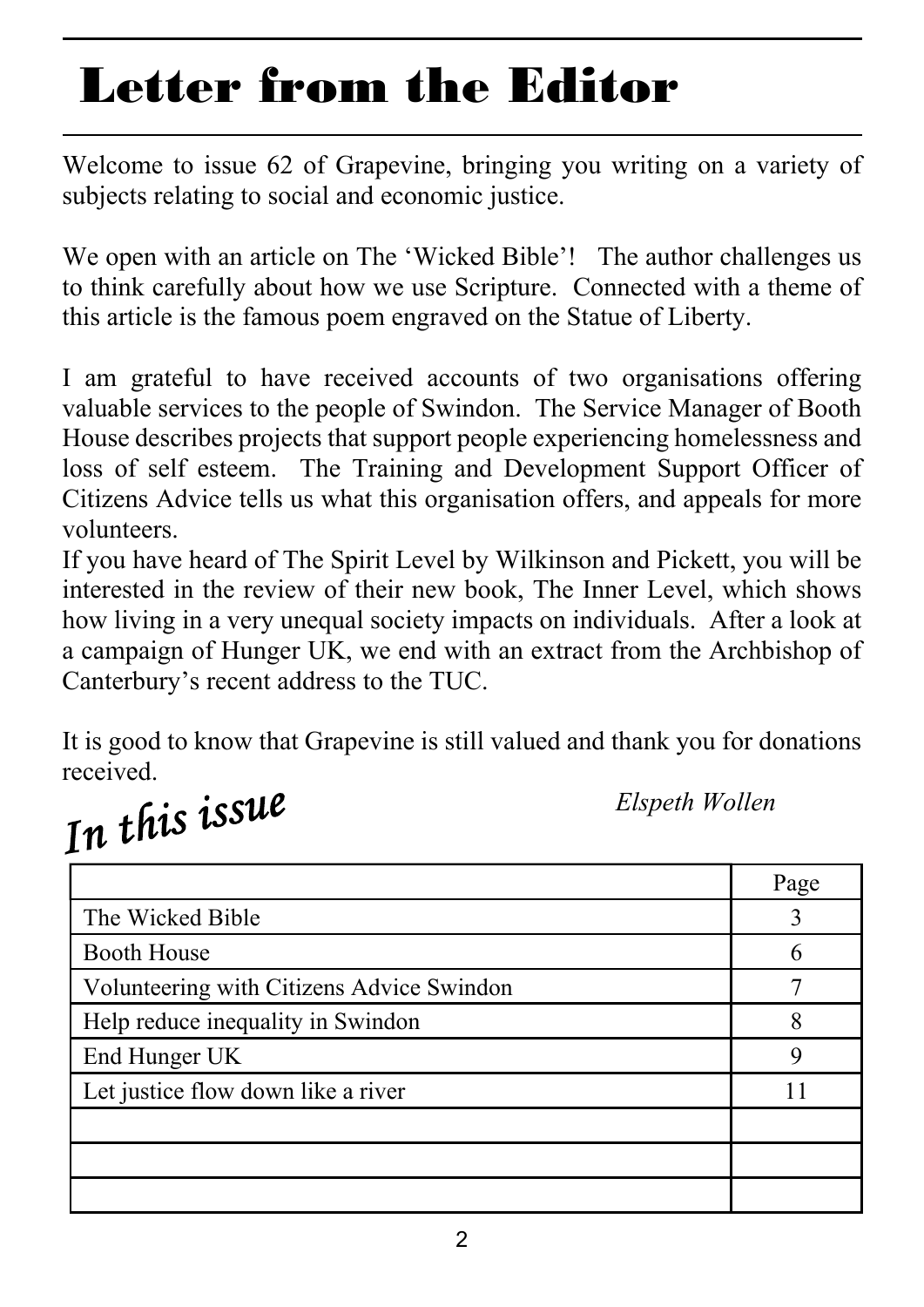# **The Wicked Bible**

Subsequently known as the 'Wicked Bible', a reprint in 1631 of the Authorised Version of the Old and New Testaments was damned not for what it included, but rather omitted. The omission was just one, three letter word, but critical to the meaning of the text. In 'The Wicked Bible' the seventh of the Ten Commandments as they appear in the book of Exodus, encouraged the English speaking, Christian world, Thou shalt \* commit adultery. There were no reports of breakdown in the social order of the land. The royal printers, Robert Barker and Martin Lucas, were fined the equivalent in today's monetary value of just over £45,000 and most copies of the offending volume were committed to the fire.

Not that anyone reading this part of Exodus for the first time, and in this flawed version, would have been led astray, unless of course they wanted to be! The context is a bit of a giveaway: Thou shalt not kill………Thou shalt not steal. Thou shalt not bear false witness against thy neighbour. Thou shalt not covet………

Unfaithfulness to your spouse does not sit easily here or in the general, ethical, social order that is being proposed. As ever with sacred text, always be sure to comprehend the whole picture, and especially when you quote it to support a case you wish to make.

On 15th June 2018, the Attorney General of the United States of America, Jeff Sessions, a Christian, defending to other Christian friends his government's policy of forced removal of children from their parents or guardians at the US-Mexico border, cited these words from the Apostle Paul:

*Let every person be subject to the governing authorities; for there is no authority except from God. Therefore whoever resists authority resists what God has appointed, and those who resist will incur judgement. For rulers are not a terror to good conduct, but to bad. Do you wish to have no fear of the authority? Then do what is good, and you will receive its approval. (Romans 13:1-3)*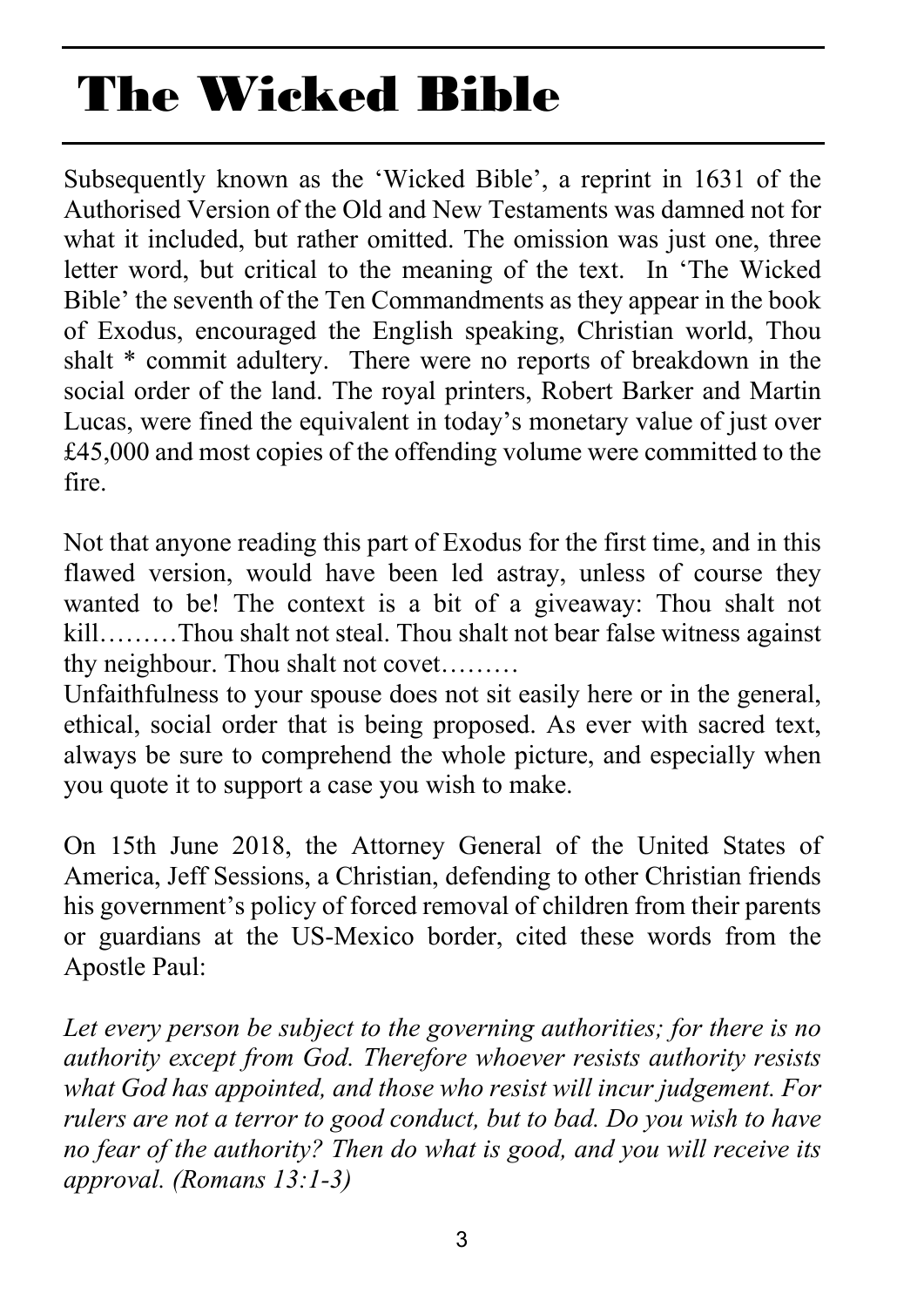This is what Sessions said:

I would cite to you the Apostle Paul and his clear and wise command in Romans 13, to obey the laws of the government because God has ordained them for the purpose of order. Orderly and lawful processes are good in themselves and protect the weak and lawful.

Unless I am misunderstanding him, and I apologise if I am, I assume the following to be the substance of Jeff Session's argument as he makes reference to the thirteenth chapter of Romans. The US government, through its appointed officials on the Mexico-US border, has the Godgiven right, enshrined in Christian scriptures, to take those infants from their parents or guardians and to put them together in cages before transporting them to homes far from their loved ones.

(By the way, if you have access to the internet and want to hear two or three of those youngsters incurring this 'just' punishment for the sins of their mothers and fathers, then just type Children separated from parents cry at US detention centre into your search engine.)

I should say that this policy was officially abandoned by the US government shortly after news of its consequence went viral.

Now going back to the 'Wicked Bible' and how we need to read fragments of holy writ in the light of the whole, I wonder what bits of this teaching from the Apostle Paul should be more particularly considered, as we seek the wider force of his teaching. Did Jeff Sessions read just a few verses before the beginning of chapter thirteen, Paul's admonition to the faithful to, I quote, …..extend hospitality to strangers (Romans 12:13b), or a sentence or two later, …..weep with those who weep (Romans 12: 15b), and right after that, ….do not be haughty but associate with the lowly;…..Do not repay anyone evil for evil, but take thought for what is noble in the sight of all (Romans 12:16,17)?

Did Sessions get as far as verses eight to ten in the chapter he quotes, where Paul sums up his message: Owe no one anything, except to love one another; for the one who loves another has fulfilled the law. The commandments………are summed up in this word, 'Love your neighbour as yourself.' Love does no wrong to a neighbour; therefore love is the fulfilling of the law. (Romans 13:8-10?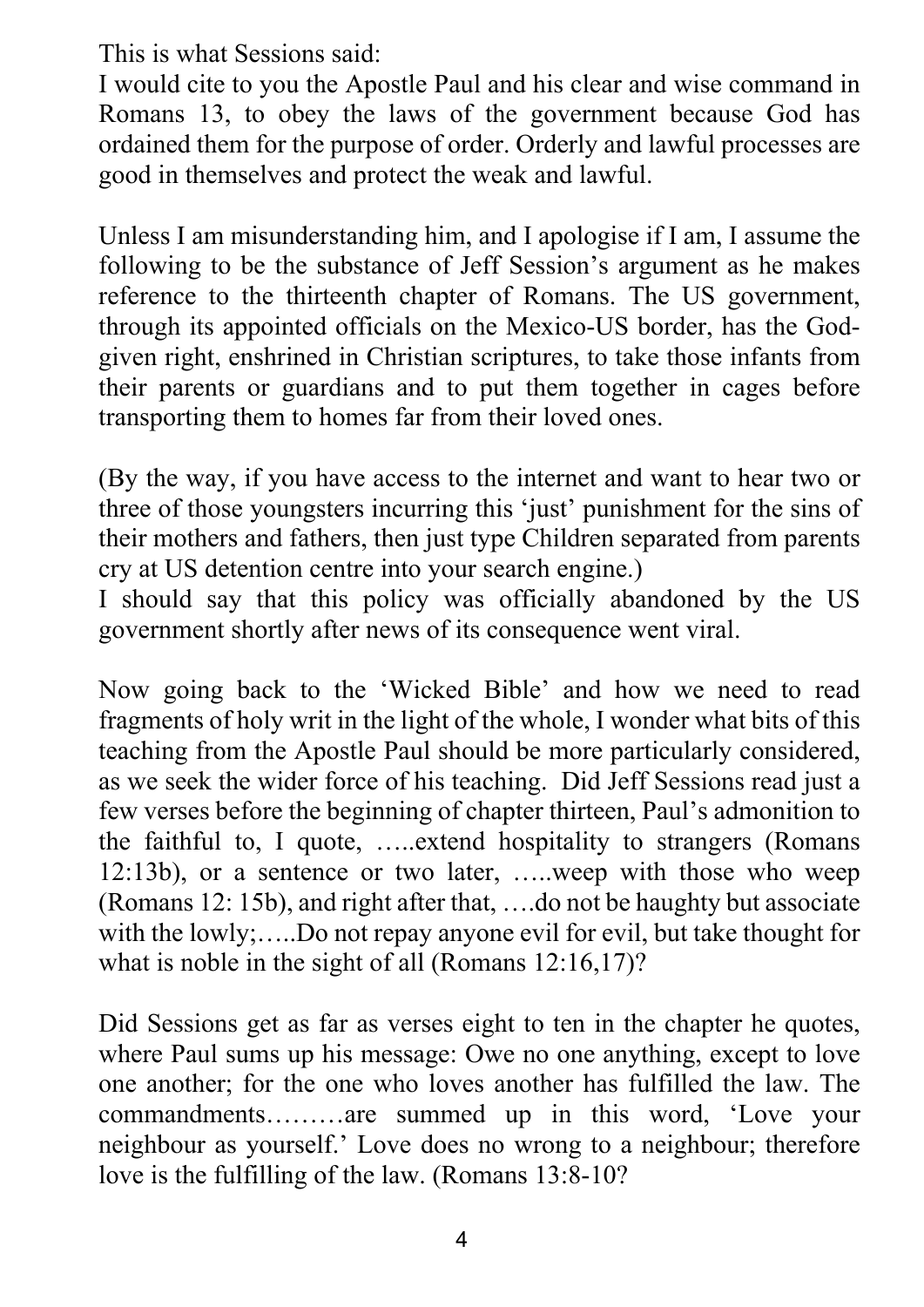Maybe he did, but I find it impossible to see any warrant in Paul's broader text for the kind of harrowing treatment meted out to children at the border between Mexico and the USA.

Explore the Biblical terrain thoroughly, both Old and New Testaments, and we will not lose sight of an arc of travel towards welcoming and including as equals those who come into our midst from beyond our geographical or cultural shores seeking shelter and freedom from poverty or persecution or both. Jesus famously makes clear that our 'neighbour(s)' include those of other regions, religions and cultures than our own, as he tells a parabolic tale to focus the great Biblical Story. (Luke: 10:25-36)

This prayer appears in the September issue of the Old Town Partnership of Churches' magazine, and I commend it to our lips and hearts:

*God of Life, who shares life with all of creation, who transgresses time and space to incarnate in and among humanity, enable us to share, to open boundaries and borders and to love, radically and deeply. Amen.*

*Tony Barnes*

Engraved on a plaque within the pedestal on which stands the famous Statue of Liberty, which has greeted millions of immigrants into the United States as they sailed into New York, are these words of the poet Emma Lazarus:

> Not like the brazen giant of Greek fame, With conquering limbs astride from land to land; Here at our sea-washed, sunset gates shall stand A mighty woman with a torch, whose flame Is the imprisoned lightning, and her name Mother of Exiles. From her beacon-hand Glows world-wide welcome; her mild eyes command The air-bridged harbor that twin cities frame. "Keep, ancient lands, your storied pomp!" cries she With silent lips. "Give me your tired, your poor, Your huddled masses yearning to breathe free, The wretched refuse of your teeming shore. Send these, the homeless, tempest-tossed to me, I lift my lamp beside the golden door!"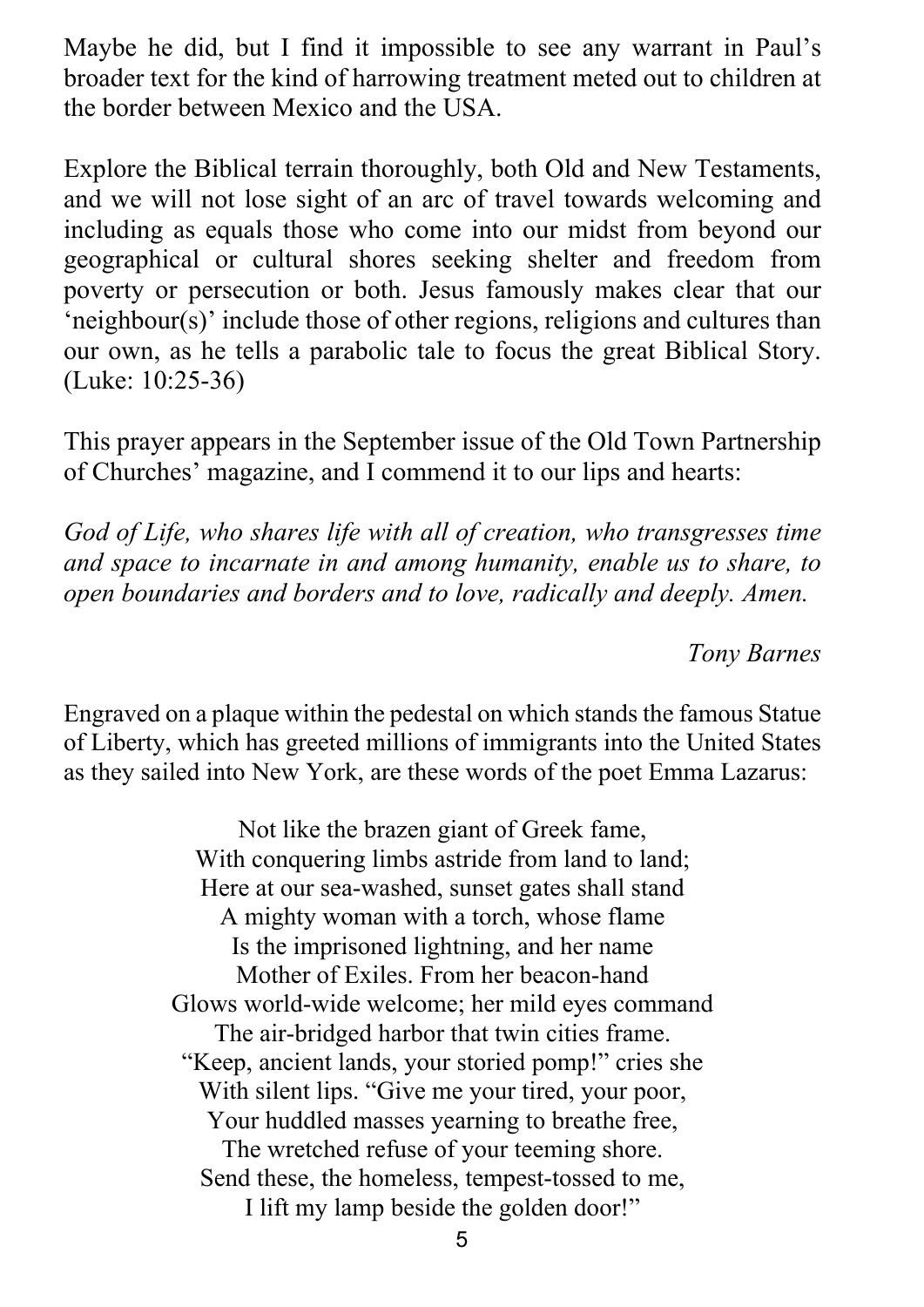#### **Booth House**

*"But while he was still a long way off, his father saw him and was filled with compassion for him; he ran to his son, threw his arms round him and kissed him." (Luke 15: 20)*



This is, of course, a well known passage about the prodigal son returning home. At Booth House we support people who do not have a home to return to: men and women experiencing homelessness, who may have come from broken relationships or damaged home lives. Some will have difficulty

understanding the idea of a loving father.

We are not just about providing a bed; we also aim to demonstrate God's unconditional love in a practical way. Firstly, we accept people as they come to us and listen to what they need and want from life. We run Goals courses, a motivational course to help identify what is important to you and how you can get more of what you want from life. We also provide a wide range of training including first aid, health and safety, tenancy management, food safety and the ever popular cooking club.

Each resident has a support worker to provide motivation, encouragement, advice and practical help where it's needed. Our Chaplain provides space for people to explore their spirituality and talk

about those things which are important to them.

Recycles, our bike shop, and The Sandwich People, our catering business, both provide residents with the opportunity to discover new and existing skills, gain confidence and achieve qualifications ready to move on



with any income going straight back into the business. to employment and independence. These operate as social enterprises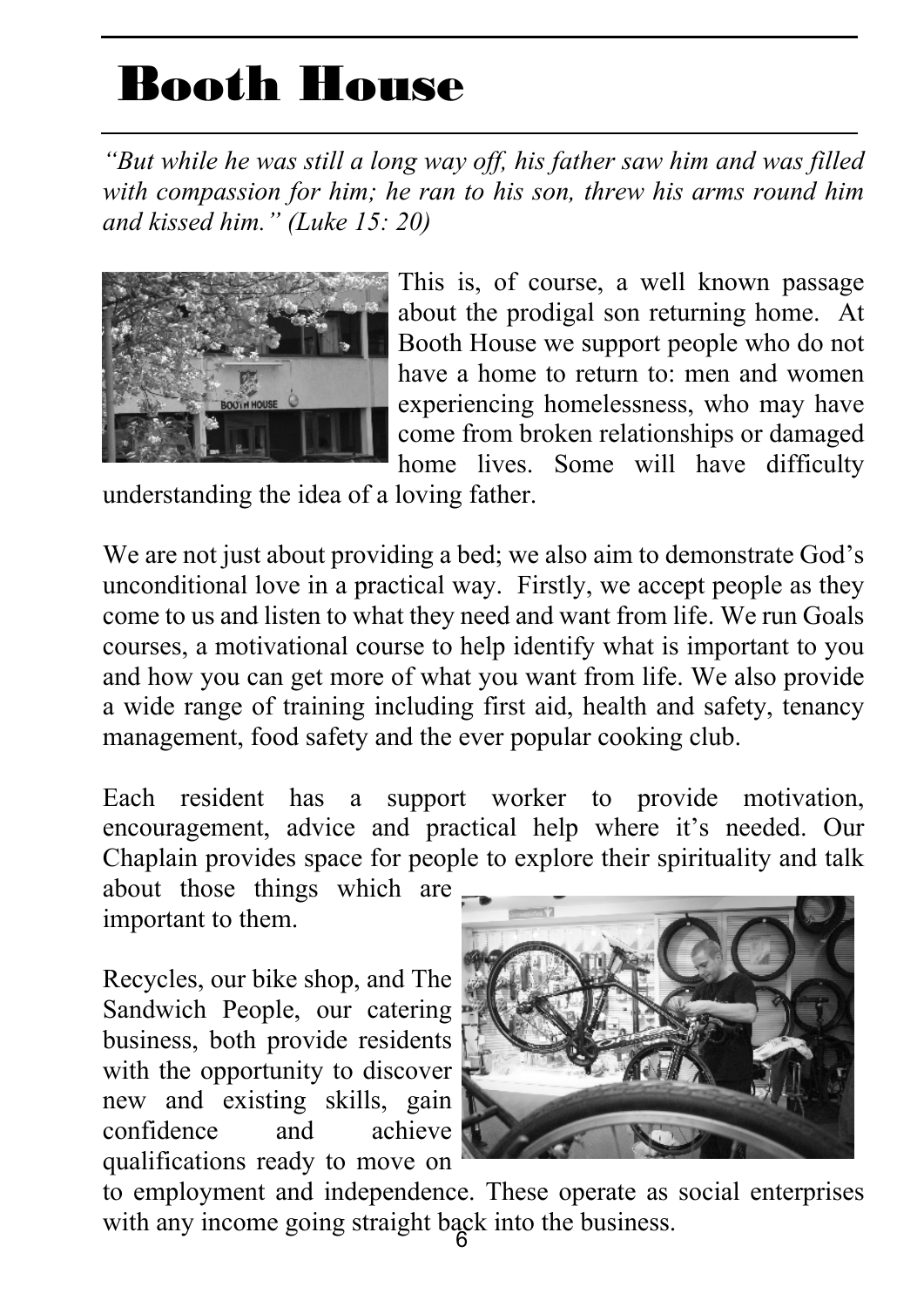To find out more see our websites: www.thesandwichpeople.co.uk www.recycles-swindon.co.uk

Accepting each other where we are and building relationships of trust so that we can support each other to make positive changes in our lives is a true reflection of God's kingdom in action here in Swindon.

> *Liz Osborne Service Manager, Booth House*

#### **Volunteering with CAS**

Citizens Advice Swindon (CAS) provides advice to people for the problems they face and to improve the policies and practices that affect people's lives. Our service is free, independent and confidential and available to all. We value diversity, promote equality and challenge discrimination.



Our three sites are:

Sanford House, open Mondays & Wednesdays from 9.30am - 4pm; Tuesdays, Thursdays & Fridays from 9.30am - 1 pm North Swindon at Pinetrees Community Centre, open Mondays & Wednesdays from 10am - 1 pm East Swindon at Cavendish Square on Tuesdays & Thursdays 10am - 1pm.

Our Adviceline (Tel: 03444994114) is available Monday - Friday from 10am - 4pm and we answer queries via email: advice@swindon.cabnet.org.uk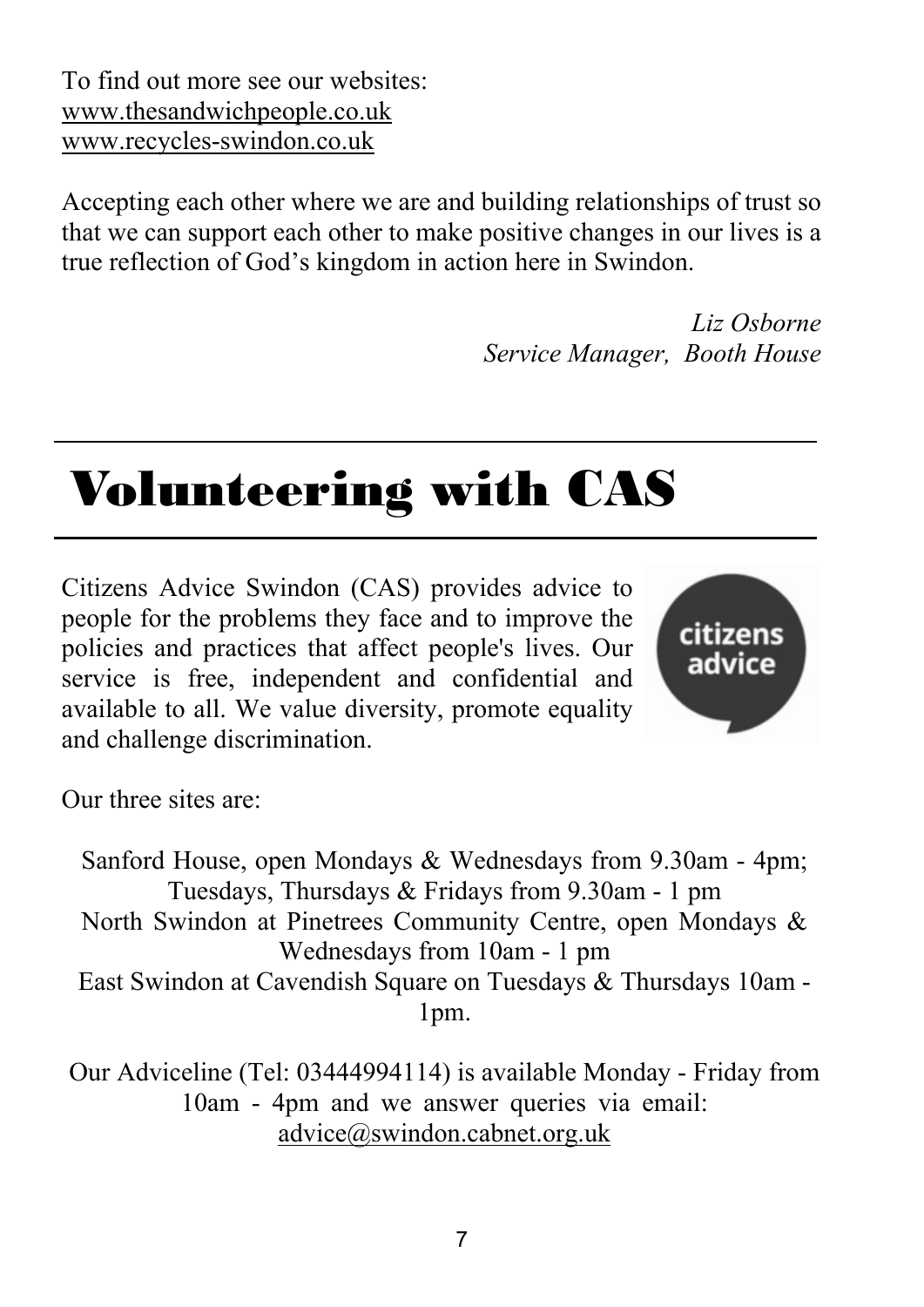Our dedicated team of volunteers carries out a variety of roles delivering our much needed service, and includes Advisers, Information Guides, Telephone Assessors, Receptionists and Administrators.

Our friendly and diverse volunteer team assisted clients with 22,424 different issues in 2016/17 and demand for our service continues. We need more volunteers to help clients - would you like to join our team? If you are interested and want to use current skills, develop new ones, try something new, and be a part of an enthusiastic team aspiring to deliver a first class service to the people of Swindon, then please get in touch with our Training & Development Support Officer (TDSO).

Currently, we are also seeking Telephone Assessors for our helpline, so if you enjoy listening to people please email for more information or call us for an informal chat.

We are always happy to meet groups and give talks on our service and how you can benefit from Citizens Advice.

*Frances Barrone - TDSO*

Email: tds@swindon.cabnet.org.uk Telephone: 01793 402106

### **Help to reduce inequality in Swindon**

Many readers will recall the seminal work The Spirit Level from Wilkinson and Pickett in 2009. This book changed the political discourse around economic inequality as it demonstrated the damage caused to all of us by living in an unequal society. The book showed very clearly how inequality impacts negatively on a range of health and social issues and how the UK is, still, at the wrong end of this scale.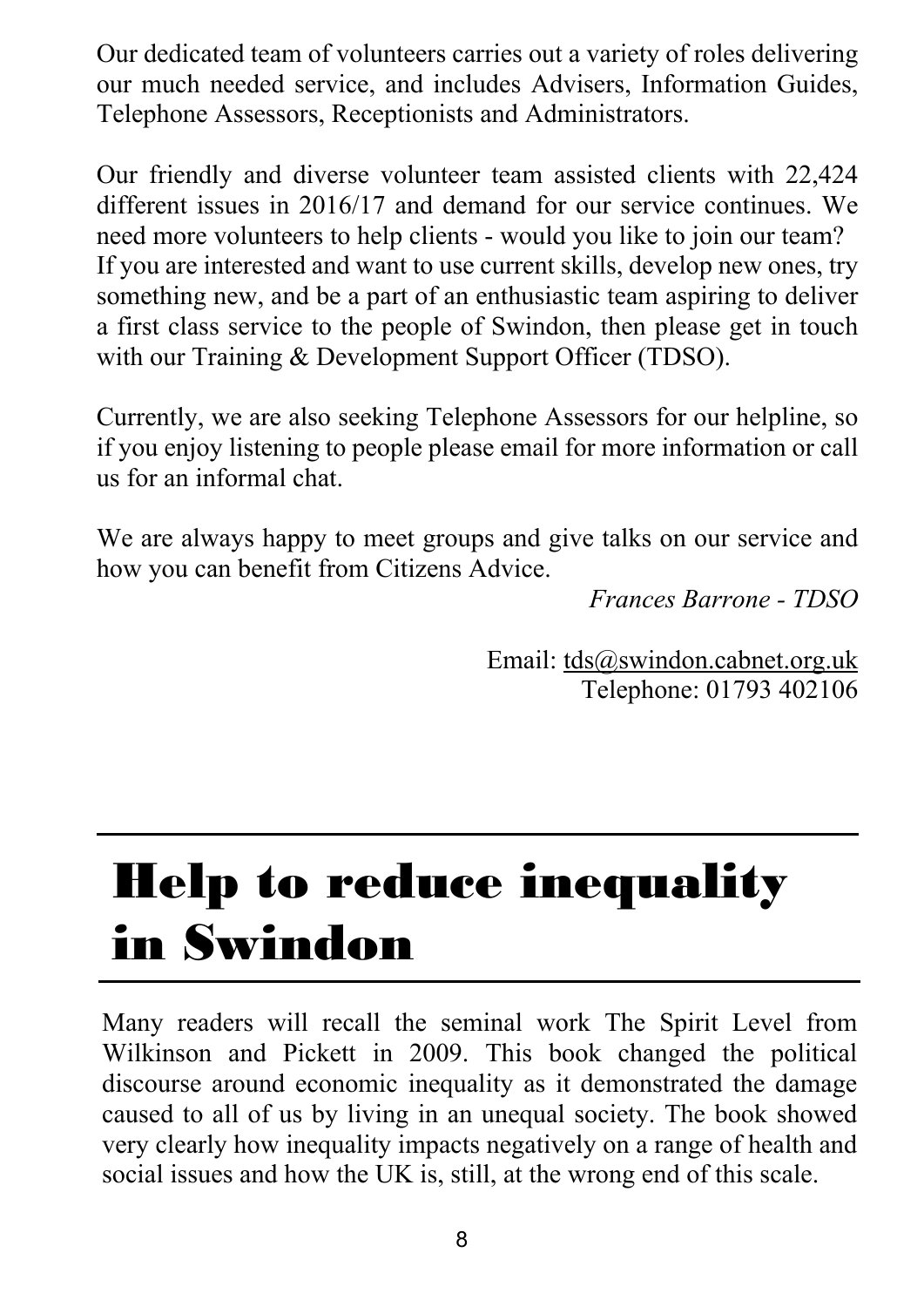From The Spirit Level we know that economic inequality was caused by political decisions taken mainly throughout the 1970's and 80's. We also know that there has been a lack of political will to reverse those decisions, leaving us with many of the problems we face today.

Now Wilkinson and Pickett have produced their follow up book, The Inner Level. This new work shows how living in an unequal society impacts heavily on individuals. Again using impeccable and comprehensive data, they establish how material inequalities raise levels of anxiety and stress, damaging well-being and cause undeniable problems for all of us.

Fair pay, fair policies and fair leadership will all help to reduce economic and social inequality. That is the message from The Equality Trust, established to campaign for a fairer society. Find out what you can do by reading the new book and visiting the web site.

https://www.equalitytrust.org.uk/inner-level

*Tom Wilkes*

### **End Hunger UK**

"Everyone should have access to good food. No one should have to go to bed hungry."

The previous issue of Grapevine included an article on the shocking situation of children going hungry in 21st century Britain.

End Hunger UK is a campaign to combat some of the worst effects of economic inequality in our country. It is supported by many national organisations, including: Baptists Together; Church Action on Poverty; the Church of England; the Church of Scotland; FareShare; Food Bank As It Is; Magic Breakfast; the Methodist Church; Oxfam; Quaker Peace and Social Witness; The Trussell Trust and the United Reformed Church.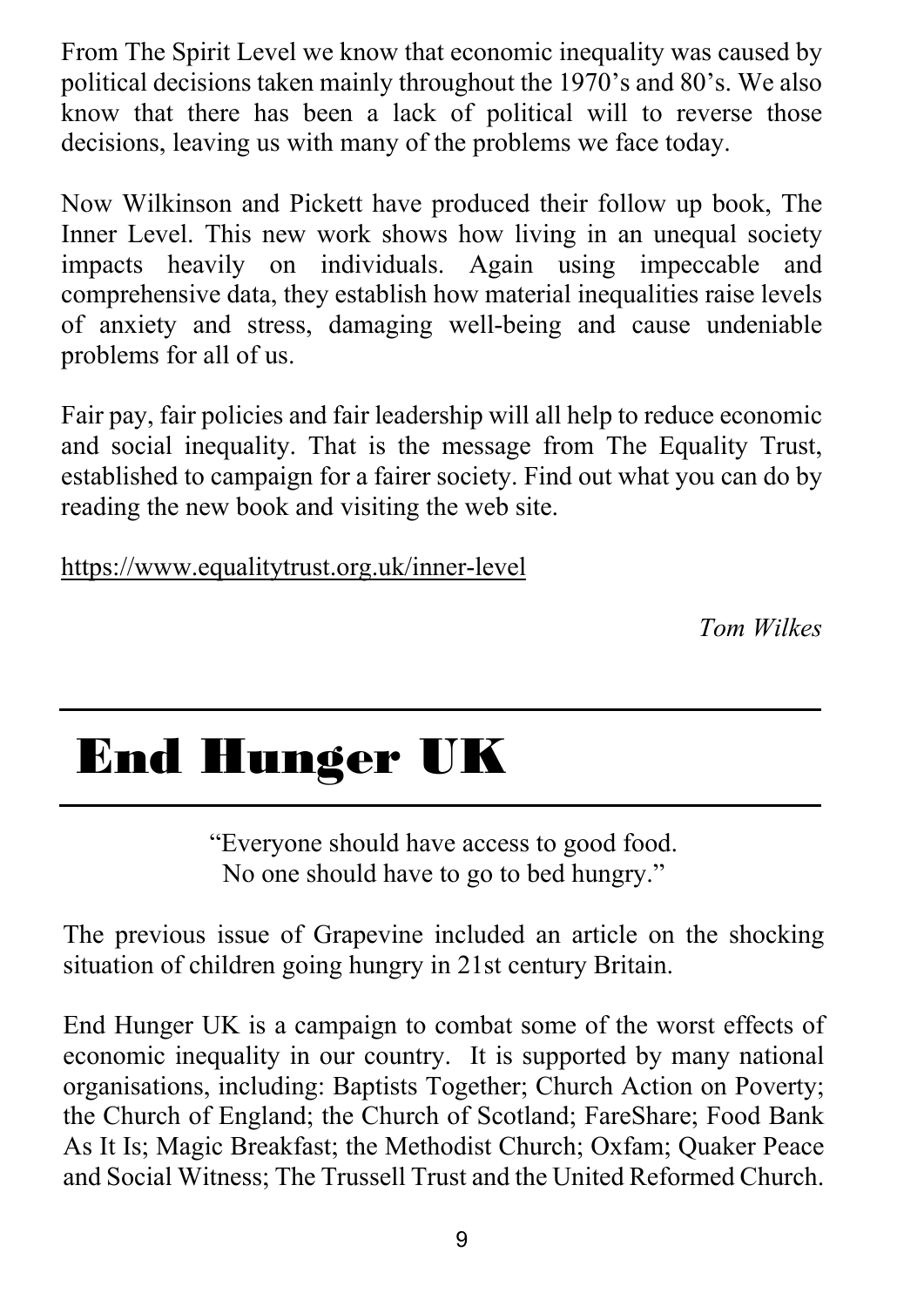Recently, End Hunger UK has coordinated a national petition calling on the Prime Minister to "Fix Universal Credit" to prevent people going hungry. Evidence from frontline food aid providers across the UK is that the roll out of Universal Credit is causing hardship to vulnerable people, resulting in increased pressure on food banks. While some of the principles behind Universal Credit may be supported, delays, errors, lack of flexibility and poor administration are pushing people into greater debt, destitution and hunger.

End Hunger UK is asking the Government to make a number of changes to the way Universal Credit operates, for example providing debt advice, reducing the level of loan repayments from 40 per cent to 10 per cent, and reducing waiting times for payments from five weeks to two. Universal Credit levels need to be raised to 'the real cost of living.'

One of the signatories to the petition is The Bishop of Durham, Paul Butler. He has reported that, over the summer, many churches in the Diocese of Durham were helping struggling families by running holiday clubs that provided food, as well as fun activities, for children. In addition to adding his own name to the petition, Bishop Butler has written to all bishops in the Church of England encouraging them to do the same.

More information can be found at www.endhungeruk/org

*Elspeth Wollen*

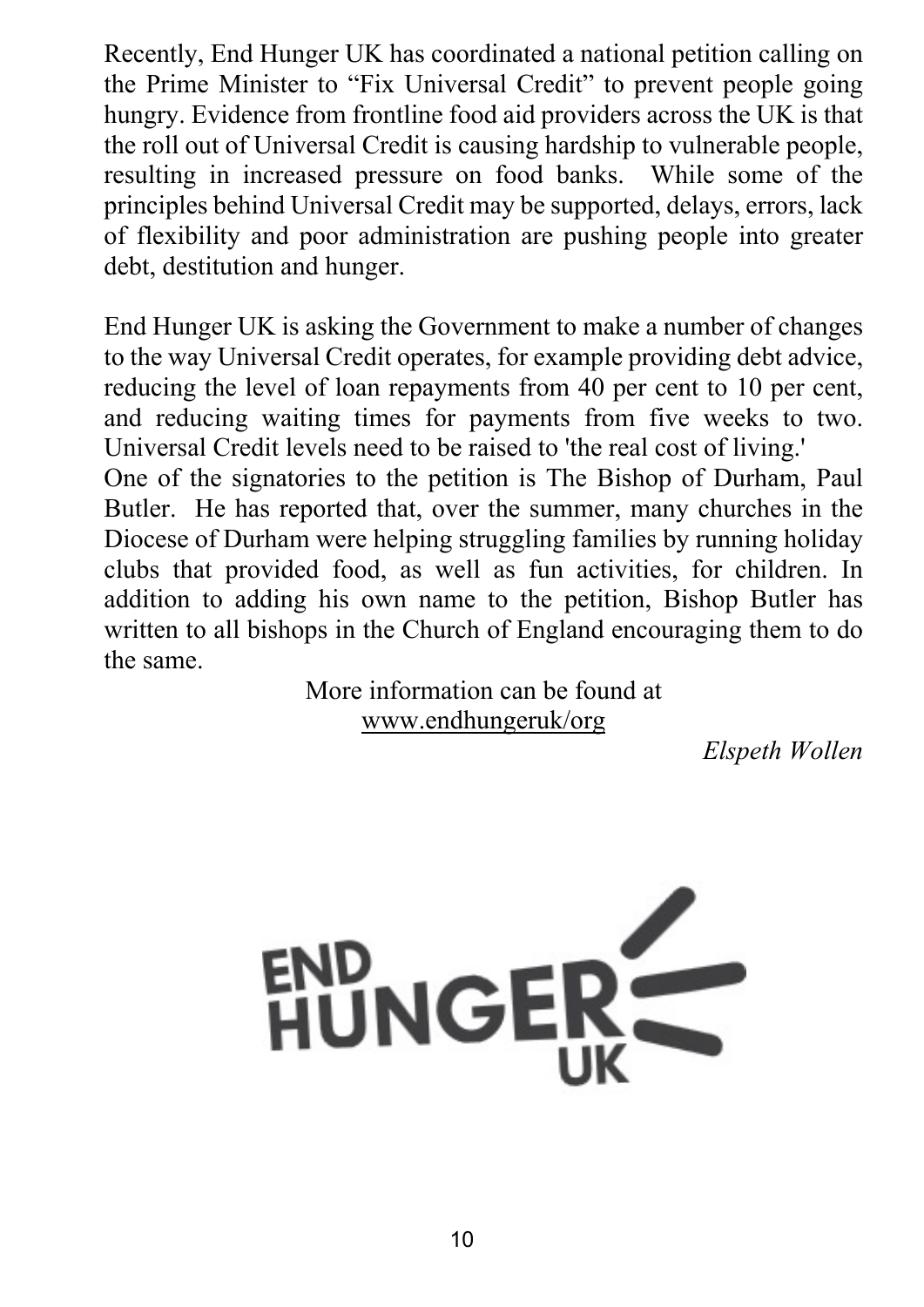## **Let justice roll down**

"Two thousand five hundred years ago, the Prophet Amos, speaking into a society divided between rich and poor, which had forgotten the values which alone could establish stability in a hostile world, cried out but let justice roll down like waters and righteousness like an ever-flowing stream.





Five years ago, I said to the Chief Executive of Wonga that I wanted credit unions to compete him out of business. Well he's gone! Today I dream that governments, now and in the future, put church-run food banks out of business. I dream of empty night shelters. I dream of debt advice

charities without clients. When justice rolls down like waters and righteousness like an ever-flowing stream, the food banks close, the night shelters are empty, families and households are hopeful of better lives for themselves and their children, money is not a tyrant, and justice is seen.

But this not a vision for government alone. Governments of any party, all parties, will fail, act foolishly, be far away. Only partnership between governments, civil society - including unions and churches - business and community, can heal the sicknesses of society now and in the future."

*Justin Welby, Archbishop of Canterbury: extract from speech at the Trades Union Congress conference, 9 September 2018*